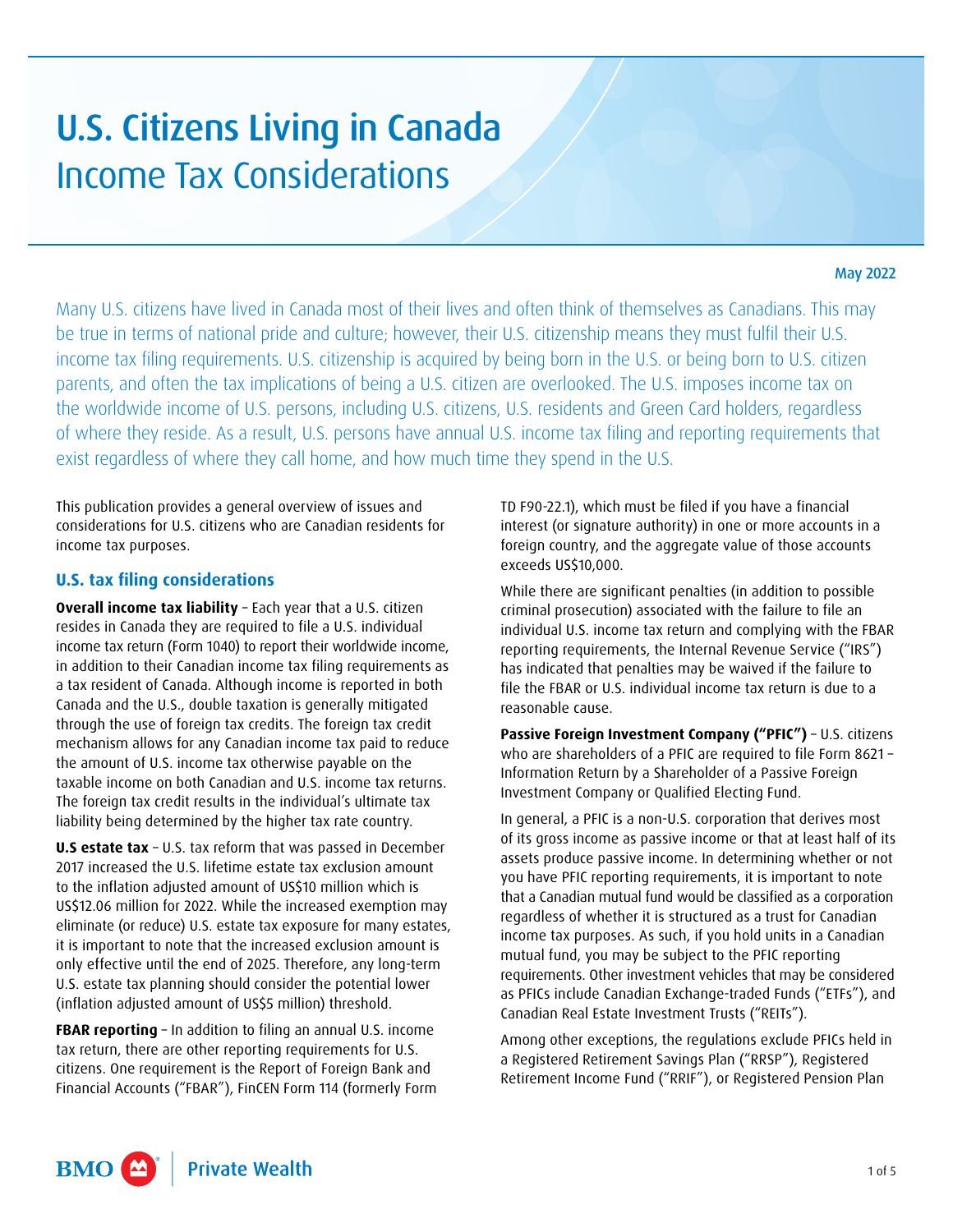("RPP") from the reporting requirements if, under the Canada/ U.S. Income Tax Treaty (the "Treaty"), U.S. citizens elected to defer the U.S. income tax on the income earned in these plans until the funds are distributed. It is important to note that the IRS still requires Form 8621 be completed for Canadian mutual funds held in a Registered Education Savings Plan ("RESP") or Tax-Free Savings Account ("TFSA").

**Reporting of specified foreign financial assets** – U.S. citizens who have foreign accounts/assets with an aggregate value exceeding a specified amount are required to disclose certain information about these accounts on Form 8938, Statement of Specified Foreign Financial Assets. The IRS uses the information reported on this form to ensure the income attributable to these foreign assets/accounts is properly reported on the individual's U.S. income tax return.

A single U.S. citizen/U.S. resident living abroad would be required to complete Form 8938 if they have specified foreign assets with a value exceeding US\$200,000 at the end of the year, or US\$300,000 at any time during the year. Specified foreign assets can include, but are not limited to, bank accounts, RRSPs, stocks, pensions/annuities, partnerships, trusts, debt instruments, mutual funds and insurance contracts. Form 8938 must be attached to the individual's U.S. income tax return. This disclosure requirement is in addition to FBAR reporting previously discussed.

## **Options for U.S. citizens who have not filed U.S. income tax returns**

Recognizing that many U.S. citizens may have not complied with their U.S. income tax filing and reporting requirements, the IRS has implemented streamlined filing procedures that provides relief from penalties for U.S. citizens living in Canada who have been unaware of their U.S. income tax filing obligations.

Taxpayers who wish to become compliant through the streamlined procedures must certify that their failure to comply with U.S. income tax and information reporting requirements was "non-willful" and a result of a good faith misunderstanding of the requirements.

Although the streamlined procedures will not protect those who may be subject to criminal prosecution (i.e., those who knowingly have not been in compliance), the process provides some relief for individuals who were not previously aware of their U.S. tax filing and reporting obligations.

#### **Registered plan considerations**

Many Canadians may have investments in registered plans such as TFSAs, RESPs, RRSPs and RRIFs. However, a Canadian resident who is a U.S. citizen has additional income tax considerations associated with these savings vehicles.

**TFSA** – Although the income earned in a TFSA is tax-free for Canadian tax purposes, the income earned is taxable for U.S. income tax purposes. Therefore, it is not always a recommended investment vehicle for a U.S. citizen.

However, the TFSA may be a beneficial savings vehicle for U.S. citizens residing in Canada if the individual has foreign (such as Canadian) taxes payable on other non-U.S. investment income (held outside of a TFSA), as the foreign taxes payable on the other non-U.S. investment income may be applied to offset some of the U.S. income tax attributable to the TFSA income.

**RESP** – Similar to the TFSA, the income earned in an RESP is taxable for U.S. income tax purposes. As such, if either the subscriber and/or the beneficiary of an RESP is a U.S. citizen the U.S. tax filing and potential reporting obligations associated with an RESP should be considered to determine the feasibility of establishing (or maintaining) the RESP.

Both TFSAs and RESPs may be considered foreign trusts for U.S. income tax purposes and may require additional annual reporting requirements such as a Form 3520 (Annual Return to Report Transactions with Foreign Trusts and Receipt of Certain Foreign Gifts), and Form 3520A (Annual Information Return of Foreign Trust with a U.S. Owner). Completion of Form 8621 (previously discussed in this publication) may also be required if the TFSA or RESP holds a Canadian mutual fund.

**RRSP/RRIF** – Although RRSP/RRIF income grows tax-sheltered for Canadian income tax purposes, the annual income earned in an RRSP/RRIF is considered to be taxable income for U.S. income tax purposes. However, in order to mitigate any double taxation, the Treaty provides an automatic election for eligible individuals to defer the income for U.S. Federal income tax purposes until the funds are withdrawn. Because of this, the timing of the taxation becomes the same for both countries and foreign tax credits can be used to minimize any double taxation. In previous years, an election to defer the income was made by filing Form 8891 with your U.S. individual income tax return. However, this procedure changed in October 2014. It is important to note that the automatic election to defer the income only applies to "eligible taxpayers." Very broadly, "eligible taxpayers" are U.S. citizens (or U.S. residents) who have complied with their U.S. Federal income tax filing obligations every year. If you are not an eligible individual, the automatic deferral election would not apply in your situation. As such, you will likely have to follow different procedures to make an election to defer the accrued income in your RRSP/RRIF.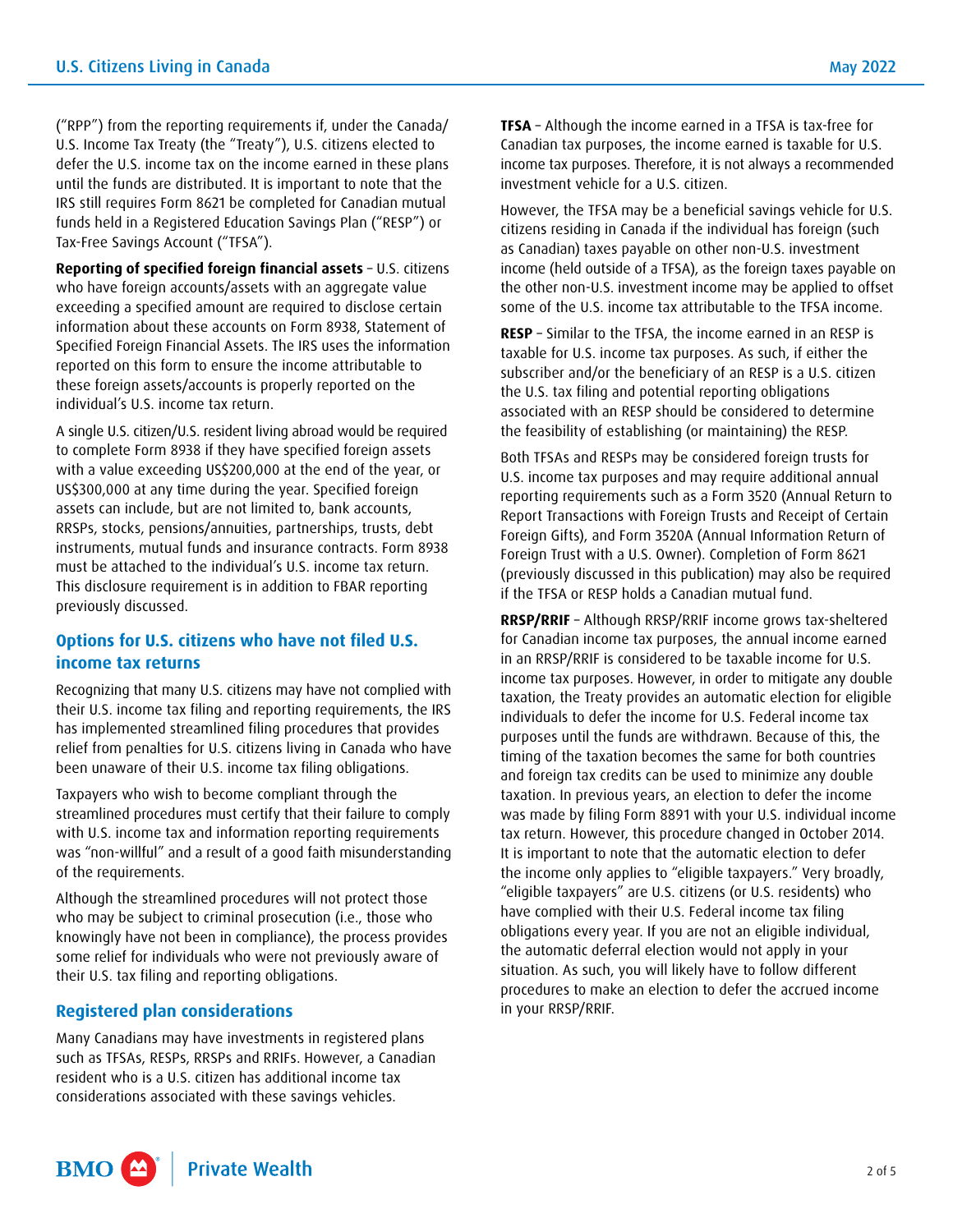**Transfer of a U.S. retirement plan to an RRSP –** If you are a U.S. citizen (or former U.S. resident) who has previously worked in the U.S., you may want to transfer your U.S. retirement plan, such as a 401(k)/IRA, into your RRSP. In general, it is possible for a Canadian resident to transfer a lump sum from a U.S.

pension plan into an RRSP if you are under the age of 71. The lump sum transfer of a U.S. retirement pension plan into an RRSP would not affect your RRSP contribution room. However, there are potential U.S. tax consequences on this transfer, namely:

- 1. A 10 per cent early withdrawal penalty if you are under 59½ years of age; and
- 2. U.S. withholding tax on the withdrawal.

As a U.S. citizen, you are required to report the transfer on your U.S. income tax return and your Canadian income tax return. However, you will likely be able to claim a deduction for Canadian tax purposes for some, or the entire amount that you transfer into your RRSP. In addition, you may be able to reduce your Canadian income tax payable by claiming a foreign tax credit for any U.S. taxes payable on the 401(k)/IRA transfer. It is very important to estimate your Canadian and U.S. income tax liabilities before you make a transfer from your U.S. retirement plan in order to determine whether or not the transfer is feasible in your particular circumstances.

#### **Capital gains considerations**

While favourable U.S. income tax rates apply for long-term capital gains (i.e., gains attributable to assets held for more than one year), the capital gain exemptions that are applicable for Canadian income tax purposes do not apply for U.S. income tax purposes. For example, if you are a U.S. citizen who sells an asset that is eligible for the lifetime C\$913,630 capital gains exemption (i.e., the sale of shares of a qualifying small business corporation) for Canadian income tax purposes, you should be aware that the gain must be reported for U.S. income tax purposes and is subject to U.S. income tax. Similarly, while the Principal Residence Exemption applies for Canadian income tax purposes, there is no similar principal residence exemption for U.S. income tax purposes. However, there may be a US\$250,000 capital gain exclusion available on the sale of a principal residence for U.S. income tax purposes if certain criteria are met.

## **Other planning considerations**

Many Canadian residents undertake some tax and estate planning that commonly results in individuals becoming shareholders of private Canadian corporations or beneficiaries of trusts resident in Canada. If you, and/or a family member such as a spouse, child or grandchild is a U.S. person (i.e., U.S.

citizen, U.S. resident or Green Card holder), U.S. income tax implications should be considered in conjunction with Canadian income tax considerations. Some possible U.S. tax and estate planning considerations include:

**Controlled Foreign Corporations ("CFC")** – Broadly defined, a foreign (non-U.S.) corporation is a CFC for U.S. income tax purposes if more than half of the corporation is owned by one or more U.S. citizens.

As a U.S. citizen who holds shares in a CFC you may have been required to include your share of the company's income in your annual U.S. individual income tax return, even if that income was not distributed to you. Often referred to as "Subpart F" income, it generally includes passive income such as interest, dividends and capital gains realized by the corporation. As of tax year 2018, U.S. tax reform introduced a new category of taxable income – Global Intangible Low-Taxed Income ("GILTI") – that individuals may need to include on their U.S. individual income tax return. GILTI income generally consists of active profits retained in the company and is subject to U.S. income tax in a similar manner as Subpart F income. In addition, there is an annual U.S. reporting requirement to disclose information about your corporation.

Passive Foreign Investment Company ("PFIC") - As discussed earlier, a PFIC is a non-U.S. corporation that derives most of its gross taxable income as passive income (i.e., dividends, interest, rent) or at least half of its assets produce passive income. As such, many Canadian holding companies are considered PFICs. Distributions received by a U.S. citizen from a PFIC are subject to a special set of tax rules which may cause an interest component to be added to the income tax associated with the distributions. In addition, it can be difficult to obtain the information needed to fulfill PFIC reporting requirements.

**Dividends paid out of the Capital Dividend Account** – While dividends paid out of a corporation's Capital Dividend Account are not subject to Canadian income tax when received by Canadian residents, the dividends received by a U.S. citizen resident in Canada would be subject to U.S. income tax.

**Foreign (non-U.S.) trusts** – If you are a U.S. citizen who is a beneficiary of a foreign trust, you may be required to report the distributions in your U.S. income tax return for the year, even if the trust has been subject to Canadian income tax. In addition, if any of that distribution is from income that has been accumulating in the trust, there may be an interest component to the U.S. tax associated with the distribution. In some circumstances, where there has been an accumulation of income, distributions of trust capital (which is not taxable for Canadian income tax purposes) may be included as taxable income for U.S. income tax purposes. U.S. beneficiaries of a foreign trust must also comply with annual reporting requirements.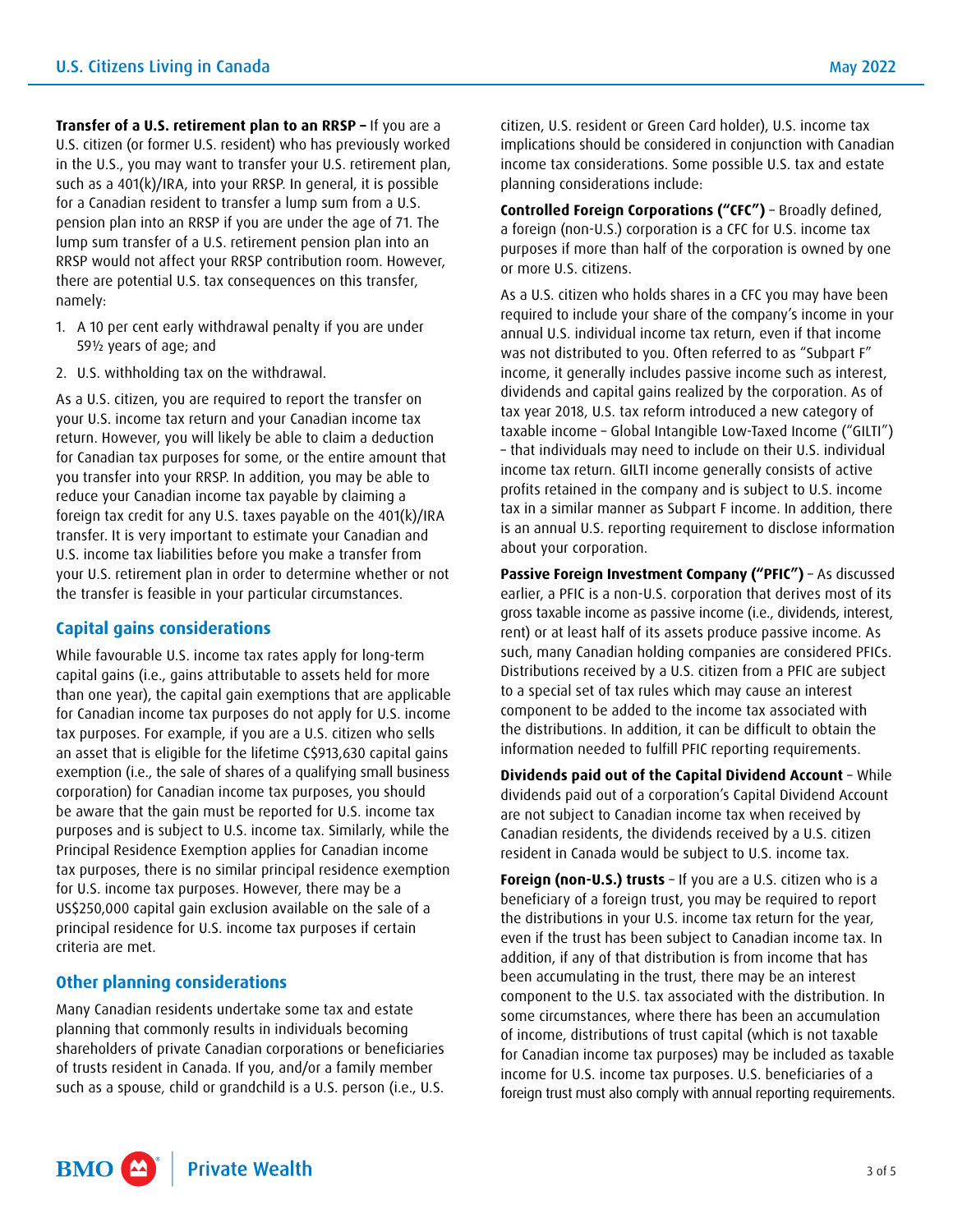**U.S. estate tax** – As a U.S. citizen, the value of your worldwide assets at the time of your death (in excess of any unused lifetime exclusion amount applicable for that year) is subject to U.S. estate tax regardless of where you reside. The exclusion amount for U.S. estate tax purposes is US\$12.06 million for 2022. Since the American Taxpayer Relief Act of 2012 made permanent the existence of U.S. estate tax, estate planning strategies for Canadian tax purposes (including any terms included in trust agreements), should be implemented with the additional goal to minimize the inclusion of any assets into your estate for U.S. estate tax purposes. For example, you may want to be mindful of the fact that life insurance proceeds will be included in the value of a U.S. citizen's estate unless there has been estate planning, such as the use of an Irrevocable Life Insurance Trust ("ILIT"), or having a non-U.S. citizen family member(s) own the insurance policy.

**U.S. gift tax** – As part of the U.S. transfer tax regime (which includes U.S. estate tax), U.S. taxpayers are also subject to gift tax on the lifetime transfer of assets. Accordingly, gift tax should also be a consideration when implementing any estate or tax planning strategies. Since U.S. gift tax is generally tied to U.S. estate tax, the gift tax lifetime exclusion amount for U.S. citizens is the same as the exclusion amounts applicable for U.S. estate tax purposes (US\$12.06 million for 2022).

Any use of the lifetime exemption amount towards gift tax will have a corresponding decrease in the exemption amount available for U.S. estate tax. In addition to the lifetime gift tax exclusion, U.S. citizens can give US\$16,000 (annually per recipient) and up to US\$164,000 to a non-U.S. citizen/non-U.S. resident spouse without being subject to gift tax. Both of these amounts are indexed annually.

**Generation Skipping Tax ("GST")** – GST is imposed in addition to estate or gift tax when there is a transfer of assets to a recipient that is more than one generation removed from the transferor. For example, a gift from a grandparent to a grandchild may be subject to the GST. The purpose of the GST is to ensure that estate or gift tax is not avoided by skipping one generation level. The rates and exclusion amounts for the GST are the same as the rates and exclusion amounts for estate and gift tax (US\$12.06 million for 2022).

#### **Implications of rescinding your U.S. citizenship**

Given the numerous U.S. income tax and information reporting requirements imposed on U.S. citizens, especially those who have financial assets located outside of the U.S., many U.S.

citizens living in Canada have considered rescinding their U.S. citizenship. However, in rescinding your U.S. citizenship, you may be subject to considerable U.S. income tax upon expatriation. In addition, gift tax may be imposed on the recipient of a gift from an expatriate. Unless you qualify for a specific exception to the rules, the "exit tax" provisions are imposed on expatriating individuals who meet any one of the following criteria:

- 1. Have a net worth over US\$2 million on the date of expatriation;
- 2. Average U.S. income tax liability for the five years preceding the date of expatriation exceeds a certain amount that is indexed to inflation (US\$178,000 for 2022); or
- 3. Have not complied with all U.S. Federal tax obligations for the five years preceding the expatriation date.

Individuals, who are dual citizens at birth and meet certain additional criteria, may be exempt from these "exit tax" provisions.

Even if the exit tax does not apply in your circumstances, you should seek the advice of a U.S. immigration attorney to understand any issues that may arise if you decide to work or visit the U.S. after rescinding your U.S. citizenship.

#### **Long-term capital gain and dividend rates[1](#page-4-0)**

The top rate for long-term capital gains (defined as capital gains from the sale of assets that were held for greater than one year), and qualified dividends is:

For married taxpayers filing jointly:

- 0 per cent for joint incomes up to \$83,350;
- 15 per cent for joint incomes from \$83,351 to \$517,200; and
- 20 per cent for joint incomes over \$517,200

For single taxpayers:

- 0 per cent for incomes up to \$41,676;
- 15 per cent for incomes from \$41,677 to \$459,750; and
- 20 per cent for incomes over \$459,750.

For more information about the U.S. income tax considerations discussed in this publication, please speak with your BMO financial professional for an introduction to a qualified cross-border tax professional.